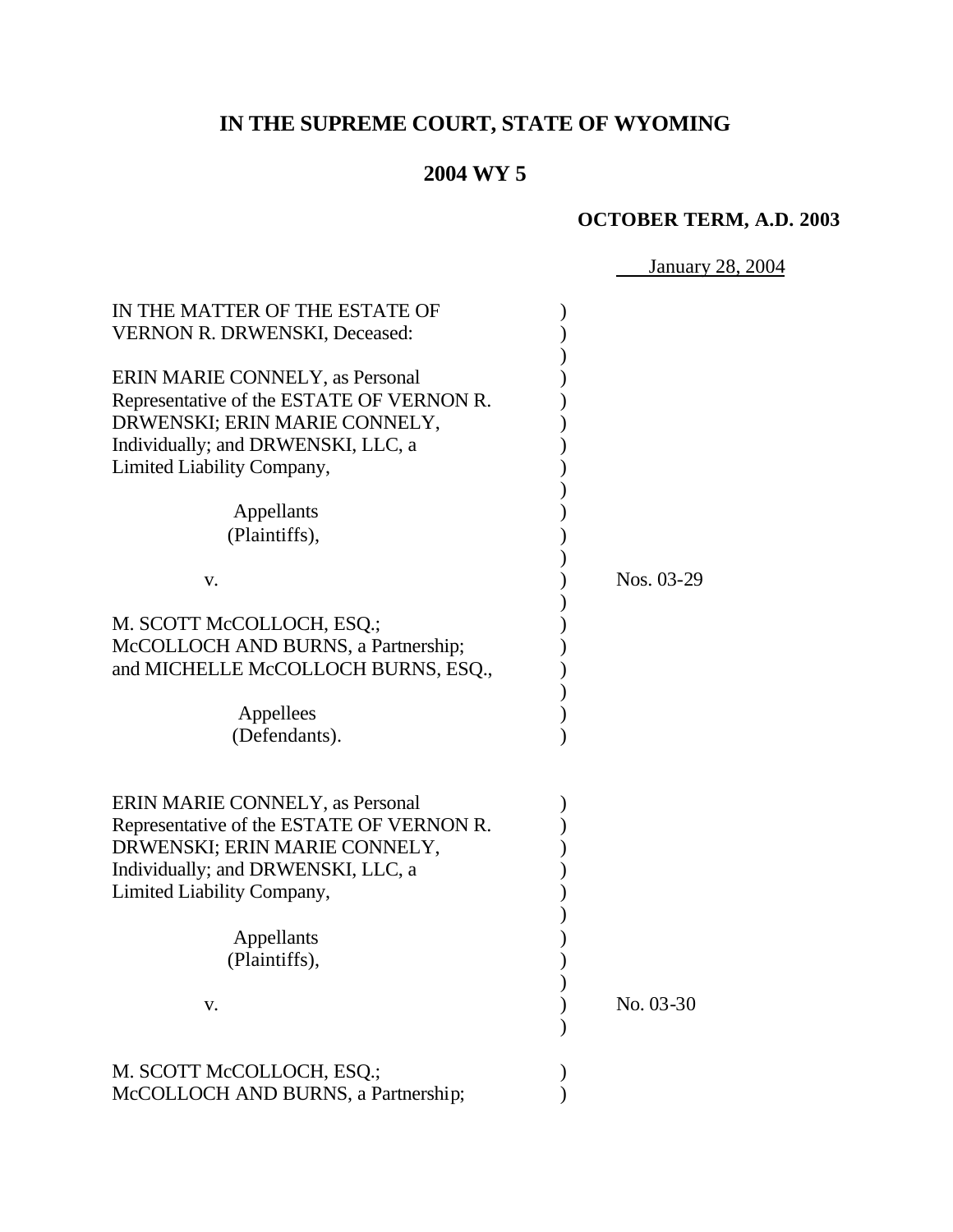## and MICHELLE McCOLLOCH BURNS, ESQ.,  $\qquad \qquad$  )

) Appellees (b) (Defendants) .

#### *Appeal from the District Court of Big Horn County* The Honorable Dan Spangler, Judge, Retired

#### *Representing Appellants:*

Eldon E. Silverman of Preeo Silverman Green & Egle, P.C., Denver, Colorado.

#### *Representing Appellees:*

Timothy W. Miller of Reeves & Miller Park Street Law Office, Casper, Wyoming.

## **Before HILL, C.J., and GOLDEN, LEHMAN, KITE, and VOIGT, JJ.**

**NOTICE: This opinion is subject to formal revision before publication in Pacific Reporter Third. Readers are requested to notify the Clerk of the Supreme Court, Supreme Court Building, Cheyenne, Wyoming 82002, of typographical or other formal errors so correction may be made before final publication in the permanent volume.**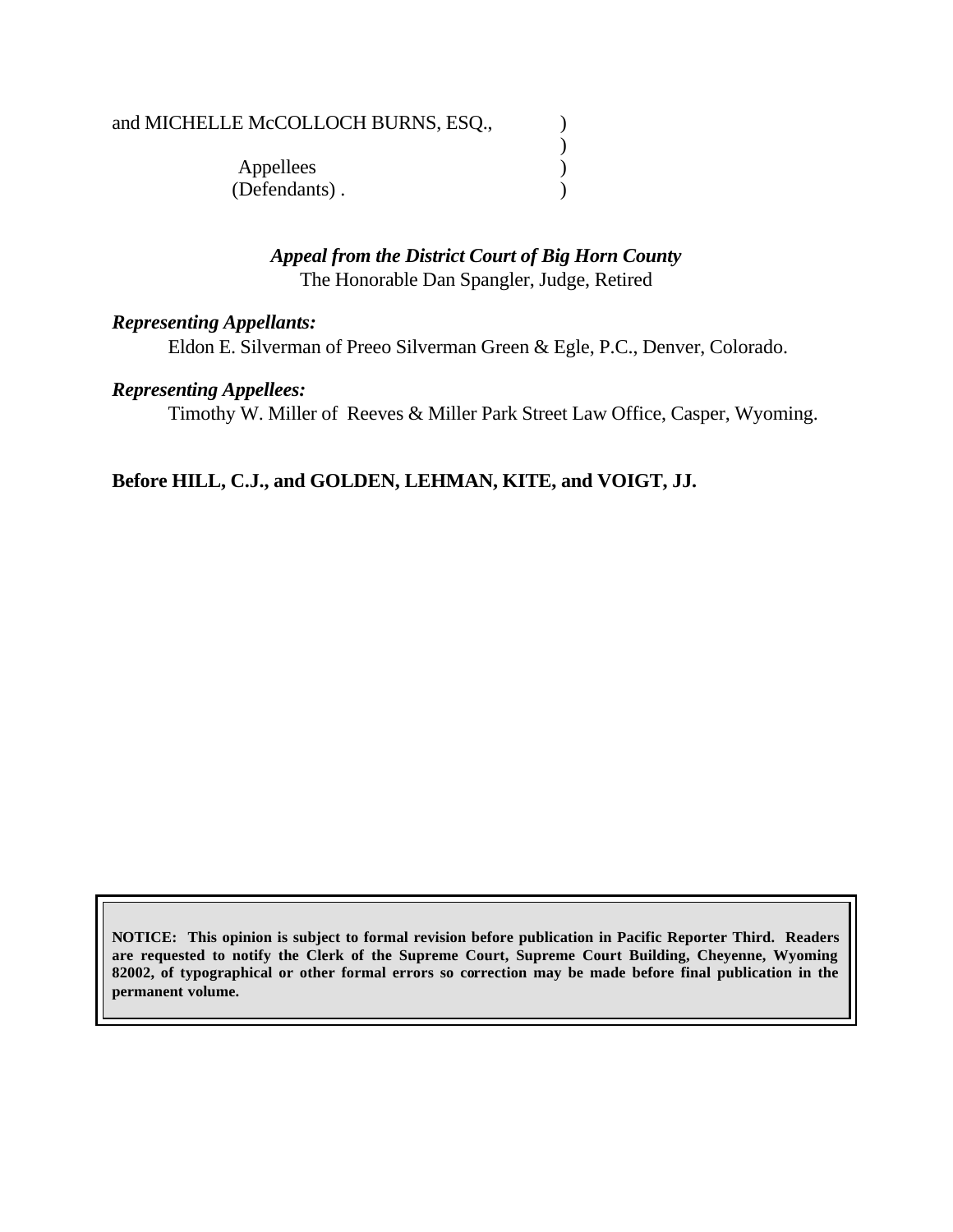**KITE**, Justice.

[¶1] Vernon Drwenski died before his divorce was finalized. As a result, his widow, Trudy Drwenski, inherited money from the estate she would not have inherited if she and Mr. Drwenski had been divorced. Mr. Drwenski's daughter, Erin Connely, sued her father's divorce attorney, Scott McColloch, because he failed to finalize the divorce before Mr. Drwenski died. The district court granted Mr. McColloch's motion for summary judgment finding he owed no duty to Ms. Connely or to the estate. We affirm the district court's judgment.

#### **ISSUES**

[¶2] Ms. Connely raises the following issues:

1. Were there adequate facts in the record below to show that Connely individually, as a third-party beneficiary of her father, had a legal right to [make a] claim against Attorneys for legal malpractice occurring during the lifetime of her father?

2. Did Connely, as Personal Representative of the Estate, have a cause of action to pursue the attorney malpractice case under the Wyoming survival statute?

3. Should this matter be remanded in that the existence of a duty in a complex case such as this is a mixed issue of fact and law?

[¶3] Mr. McColloch rephrases the issues as:

1. Whether a lawyer who represents a client in a divorce owes a duty to his client's child?

2. Whether an estate may pursue a claim where it has no damages?

[¶4] In her reply brief, Ms. Connely raises the following issues:

1. The duty of an attorney to an intended third-party beneficiary has yet to be decided in Wyoming and its acceptance would be consistent with good public policy and past Wyoming precedent.

2. The cause of action for legal malpractice accrued prior to the client's death and thus the claims survive in his estate.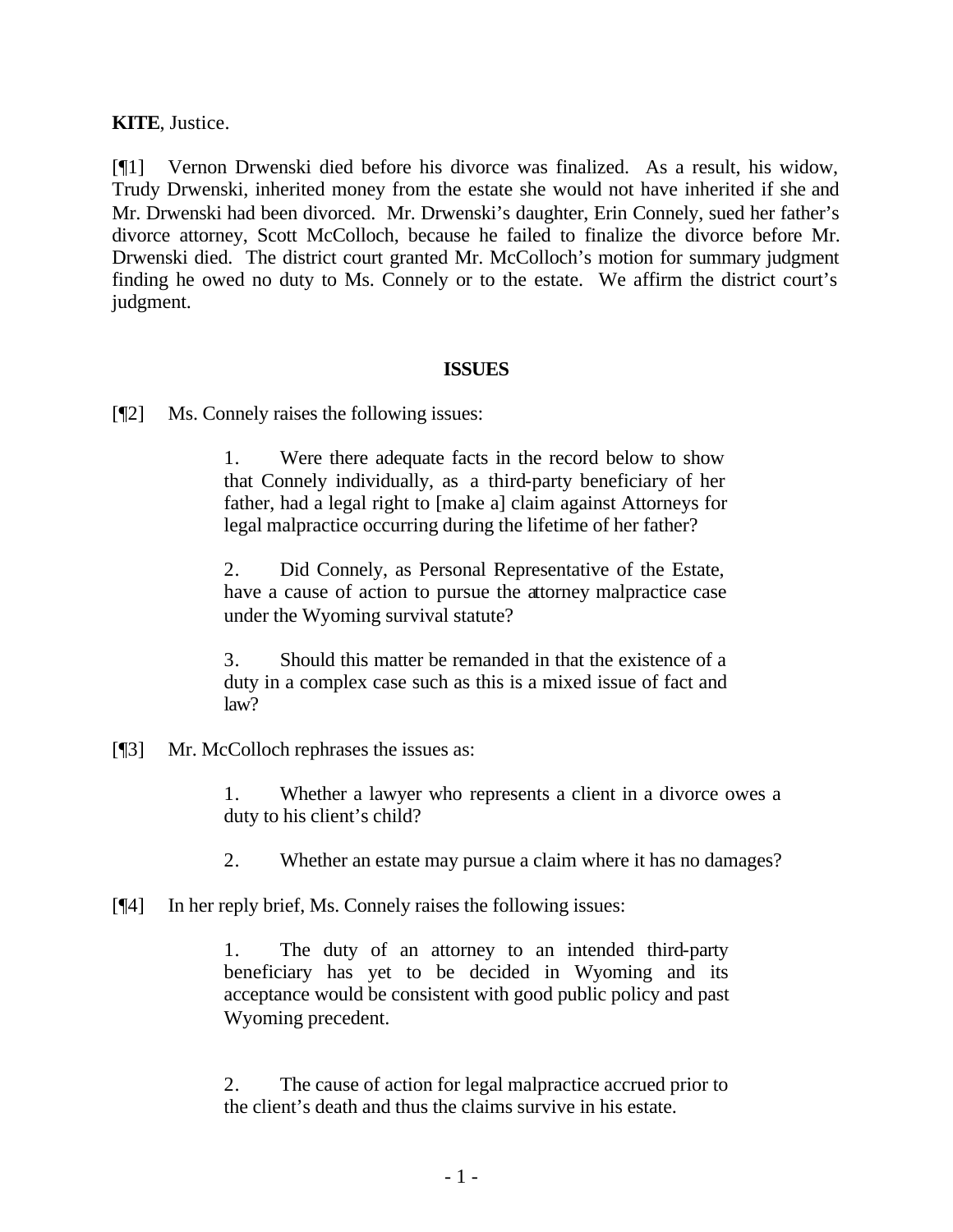#### **FACTS**

[¶5] In 1999, Mr. Drwenski, suffering from cirrhosis of the liver, was trying to get his life in order. First, he wanted a divorce from his wife, Trudy Drwenski. He hired Mr. McColloch to represent him in this matter, $\frac{1}{1}$  and in April of 1999, he filed for divorce from Mrs. Drwenski.

[¶6] Four months later, Mr. Drwenski had a falling out with his daughter, Rian Smith, and decided he wanted to change his will. On September 2, 1999, he executed a new will leaving the bulk of his estate to another daughter, Ms. Connely, and named her personal representative for the estate. Mr. Drwenski's new will recited the fact that he was seeking a divorce and recognized that Mrs. Drwenski would be entitled to twenty-five percent of his estate under Wyoming's elective share statute in the event his divorce was not final at the time of his death.

[¶7] In September of 1999, Mrs. Drwenski offered to settle the divorce for \$145,000. Armed with a power of attorney, Ms. Connely encouraged Mr. Drwenski to accept the offer. He chose not to do so. Instead, he made a counter-offer of \$100,000, which he later withdrew.

[¶8] Mr. Drwenski died on November 30, 1999, before the divorce was finalized, leaving an estate valued at over three million dollars. Because Mr. Drwenski was not divorced on the date of his death, Mrs. Drwenski was entitled to twenty-five percent of his estate under Wyoming's elective share statute. $2$ 

[¶9] Ms. Connely sued Mr. McColloch alleging, among other things, that he breached his duty of responsibility to Ms. Connely and to the estate.<sup>3</sup> The gravamen of her complaint was that Mr. McColloch failed to do anything to obtain the divorce from the time he was retained in April 1999 until the time of Mr. Drwenski's death six months later. Ms. Connely alleged Mr. McColloch knew that Mr. Drwenski's marriage to Mrs. Drwenski took place "late in life," his health was fragile, he was terminally ill, and given his particular vulnerability, he was in need of the utmost prompt, thorough, and competent legal representation. The complaint further alleged, as evidence of Mr. McColloch's breach of his duty, that no discovery was undertaken, Mr. Drwenski's deposition was never taken, no request for a scheduling conference or trial date was ever made, and essentially no action was taken at all to further the progress of the divorce proceeding.

l

 $1$  Mr. McColloch was also hired to represent Mr. Drwenski in four other unrelated lawsuits.

<sup>2</sup> *See* Wyo. Stat. Ann. § 2-5-101(a)(ii) (LexisNexis 2003).

 $3\,$  In its entirety, the complaint contained seven allegations: (1) professional negligence regarding representation of deceased during his lifetime; (2) recovery of improper and excess fees; (3) breach of duty or responsibility to Ms. Connely; (4) declaratory judgment in favor of the estate; (5) professional negligence with regard to representation of the estate; (6) billing fraud and conversion; and (7) negligent misrepresentation. Mr. McColloch's Motion for Summary Judgment addressed counts one, three, and five of Ms. Connely's complaint.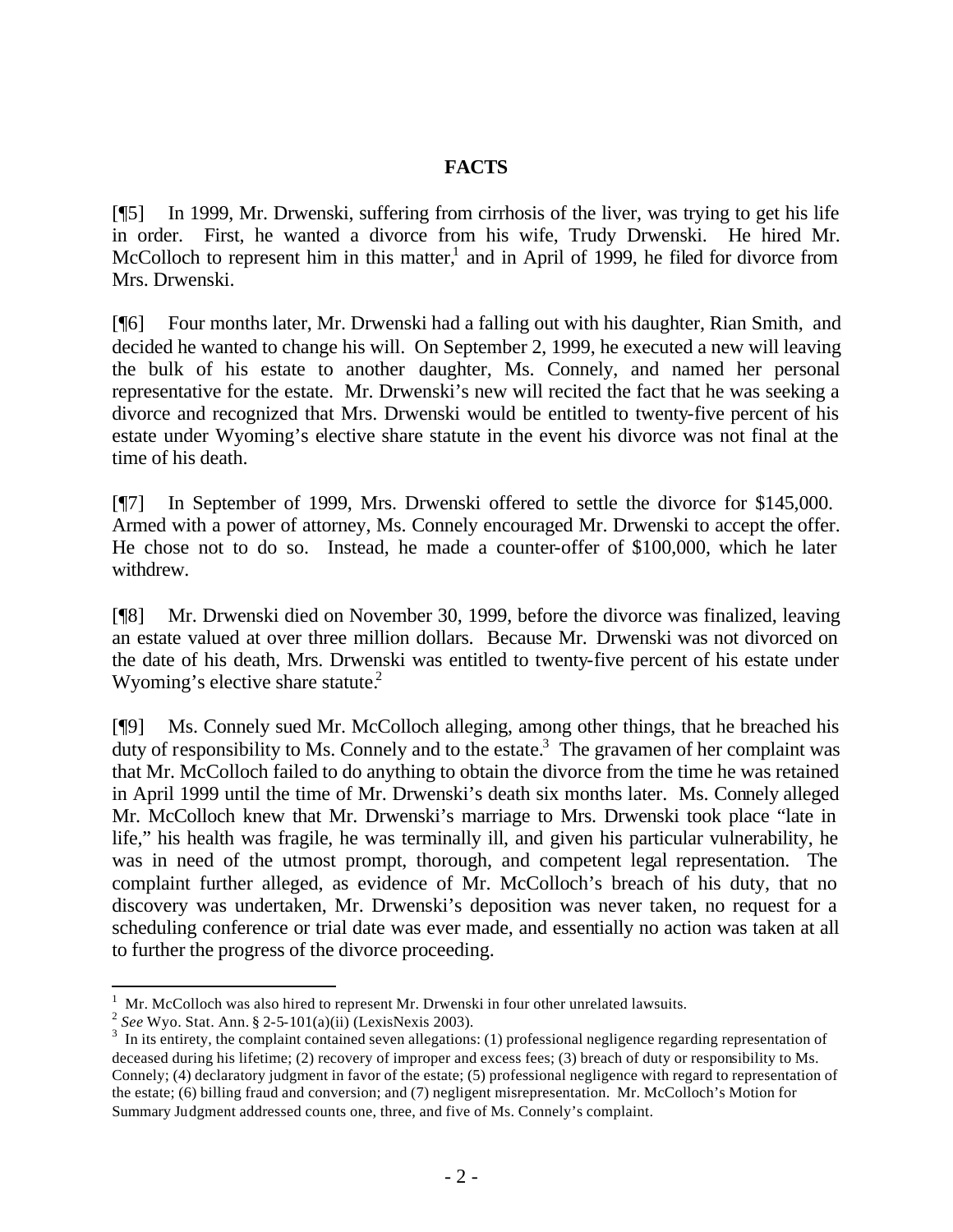[¶10] The district court granted Mr. McColloch's motion for partial summary judgment holding that he had no legal duty under Wyoming law to a nonclient under these circumstances. Further, the district court held the estate was not damaged because it did not suffer a financial loss.

[¶11] This appeal followed.

#### **STANDARD OF REVIEW**

[¶12] Our standard for reviewing summary judgments is well established:

'Summary judgment is appropriate when no genuine issue as to any material fact exists and the prevailing party is entitled to have a judgment as a matter of law. A genuine issue of material fact exists when a disputed fact, if it were proven, would have the effect of establishing or refuting an essential element of the cause of action or defense which the parties have asserted. We examine the record from the vantage point most favorable to the party who opposed the motion, and we give that party the benefit of all the f avorable inferences which may fairly be drawn from the record. We evaluate the propriety of a summary judgment by employing the same standards and by using the same materials as were employed and used by the lower court. We do not accord any deference to the district court's decision on issues of law.'

*Mathewson v. City of Cheyenne*, 2003 WY 10, ¶ 4, 61 P.3d 1229, ¶ 4 (Wyo. 2003) (quoting *Andersen v. Two Dot Ranch, Inc.*, 2002 WY 105, ¶ 10, 49 P.3d 1011, ¶ 10 (Wyo. 2002)).

[¶13] This Court has stated that summary judgments are not favored, especially in negligence actions. *See, for example, Roitz v. Kidman*, 913 P.2d 431, 432 (Wyo. 1996). This is particularly true in malpractice actions. *DeHerrera v. Memorial Hospital of Carbon County,* 590 P.2d 1342, 1345 (Wyo. 1979). The mixed questions of law and fact usually involved in a negligence action concerning the existence of a duty, the standard of care and proximate cause "are ordinarily not susceptible to summary adjudication." *Hozian v. Weathermon*, 821 P.2d 1297, 1298 (Wyo. 1991). Whether a particular defendant's actions have violated the required duty is generally a question for the jury. *Bancroft v. Jagusch*, 611 P.2d 819, 821 (Wyo. 1980). The existence of a duty is, however, a question of law, "'making an absence of duty the surest route to summary judgment in negligence actions.'" *Schuler v. Community First National Bank*, 999 P.2d 1303, 1306 (Wyo. 2000) (quoting *Daily v. Bone*, 906 P.2d 1039, 1043 (1995)). One consequence of the fact that summary judgments are not favored in negligence actions is that, once granted, they are subject to "more exacting scrutiny" on appeal. *Woodard v. Cook Ford Sales, Inc.*, 927 P.2d 1168, 1169 (Wyo. 1996).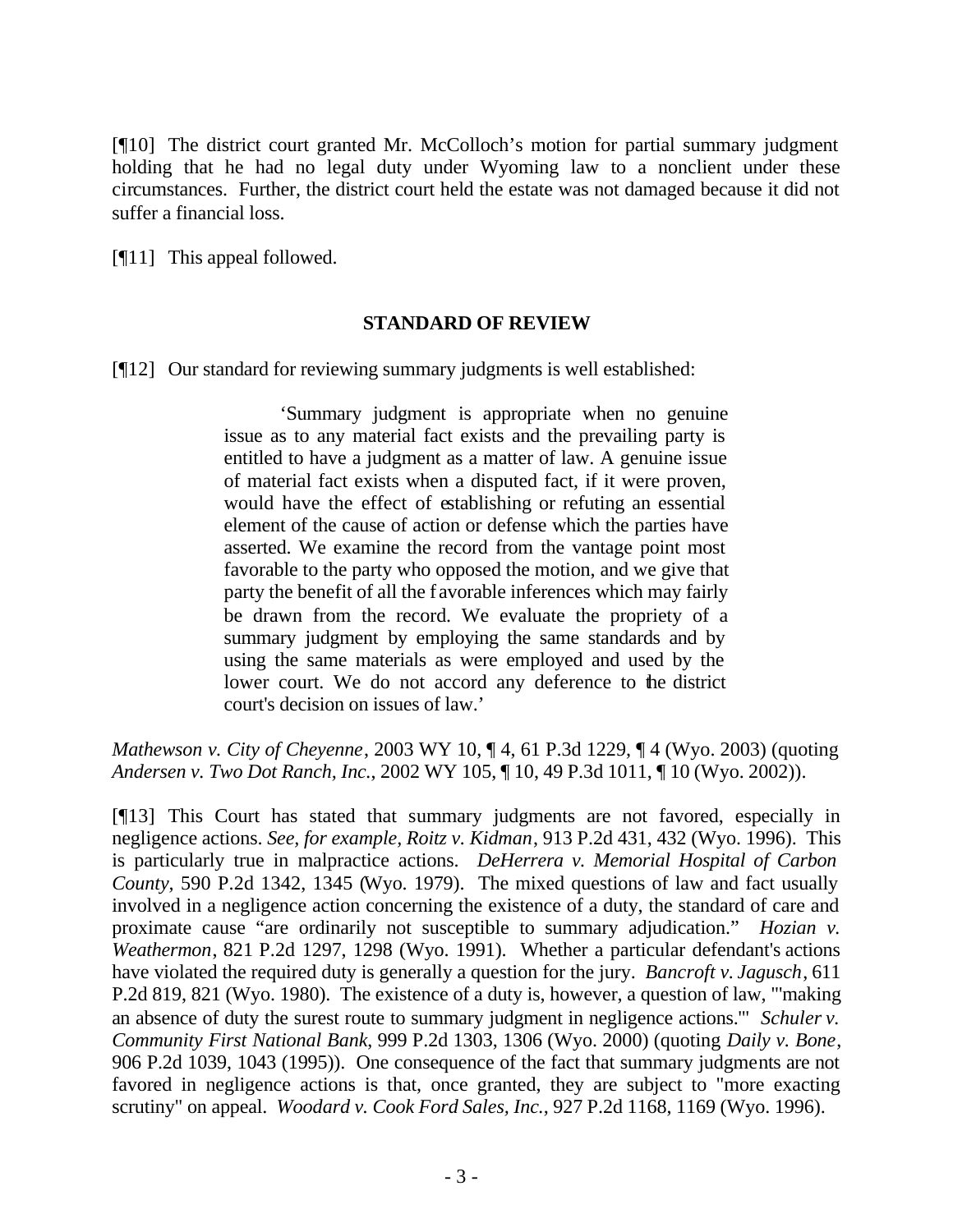[¶14] Questions relating to the parties' intent are usually factual, precluding summary judgment; however, where the parties' intent is clear such that reasonable minds could not differ, summary judgment is appropriate*. Cordero Mining Co. v. United States Fidelity and Guarantee Insurance Co*., 2003 WY 48, ¶ 10; 67 P.3d 616, ¶ 10 (Wyo. 2003); *see also Examination Management Services, Inc. v. Kirschbaum*, 927 P.2d 686 (Wyo. 1996); *Detroit Institute of Arts Founders Society v. Rose*, 127 F. Supp. 2d 117 (D. Conn. 2001).

[¶15] A properly drawn inference contrary to direct testimony can serve to structure a genuine issue of material fact. This Court is required to review the record in the light most favorable to the non-moving party, affording to that party all favorable inferences which may be drawn from the facts presented in the record. However, we have also stated:

> "Guess-work cannot be substituted for evidence or inference**,** for 'an inference is the conclusion drawn on reason from premises established by proof. In a sense, it is the thing proved. Guesswork is not.' *Whitehouse v. Bolster,* 95 Me. 458, 50 A. 240." *Wright v. Conway,* 34 Wyo. 1, 241 P. 369, *reh. denied* 34 Wyo. 42, 51, 242 P. 1107, 1110 (1925).

*Whipple v. Northern Wyoming Community College Foundation of Sheridan (Estate of Roosa)*, 753 P.2d 1028, 1034 (Wyo. 1988).

#### **DISCUSSION**

## *Duty of Attorney to Third Party*

l

[¶16] This case requires us to examine the current state of the law and determine whether there are any circumstances in which an attorney owes a duty to a nonclient. Over 120 years ago, the United States Supreme Court held that absent fraud, collusion, or privity of contract, an attorney is not liable to a third party for professional malpractice. *Savings Bank v. Ward*, 100 U.S. 195, (1879). Almost eighty years later, the California Supreme Court was the first to depart from that strict contractual privity rule. In *Biakanja v. Irving*, 320 P.2d 16 (Cal. 1958), the court formulated the "balancing factors" test. This test is "closely related to the analysis and policy reasons used to justify permitting a third-party beneficiary to recover in a contract action." *Wilson-Cunningham v. Meyer*, 820 P.2d 725, 729 (Kan. Ct. App. 1991) (quoting *Pizel v. Zuspann*, 795 P.2d 42 (Kan. 1990)). California's balancing test requires the weighing of specific public policy considerations and closely mirrors the factors we adopted in *Gates v. Richardson,* 719 P.2d 193 (Wyo. 1986), to be utilized in considering whether new tort duties should be recognized.<sup>4</sup> The *Biakanja* court held a duty to a nonclient could be

<sup>&</sup>lt;sup>4</sup> The *Gates v. Richardson* factors are as follows: (1) the foreseeability of harm to the plaintiff, (2) the closeness of the connection between the defendant's conduct and the injury suffered, (3) the degree of certainty that the plaintiff suffered injury, (4) the moral blame attached to the defendant's conduct, (5) the policy of preventing future harm, (6)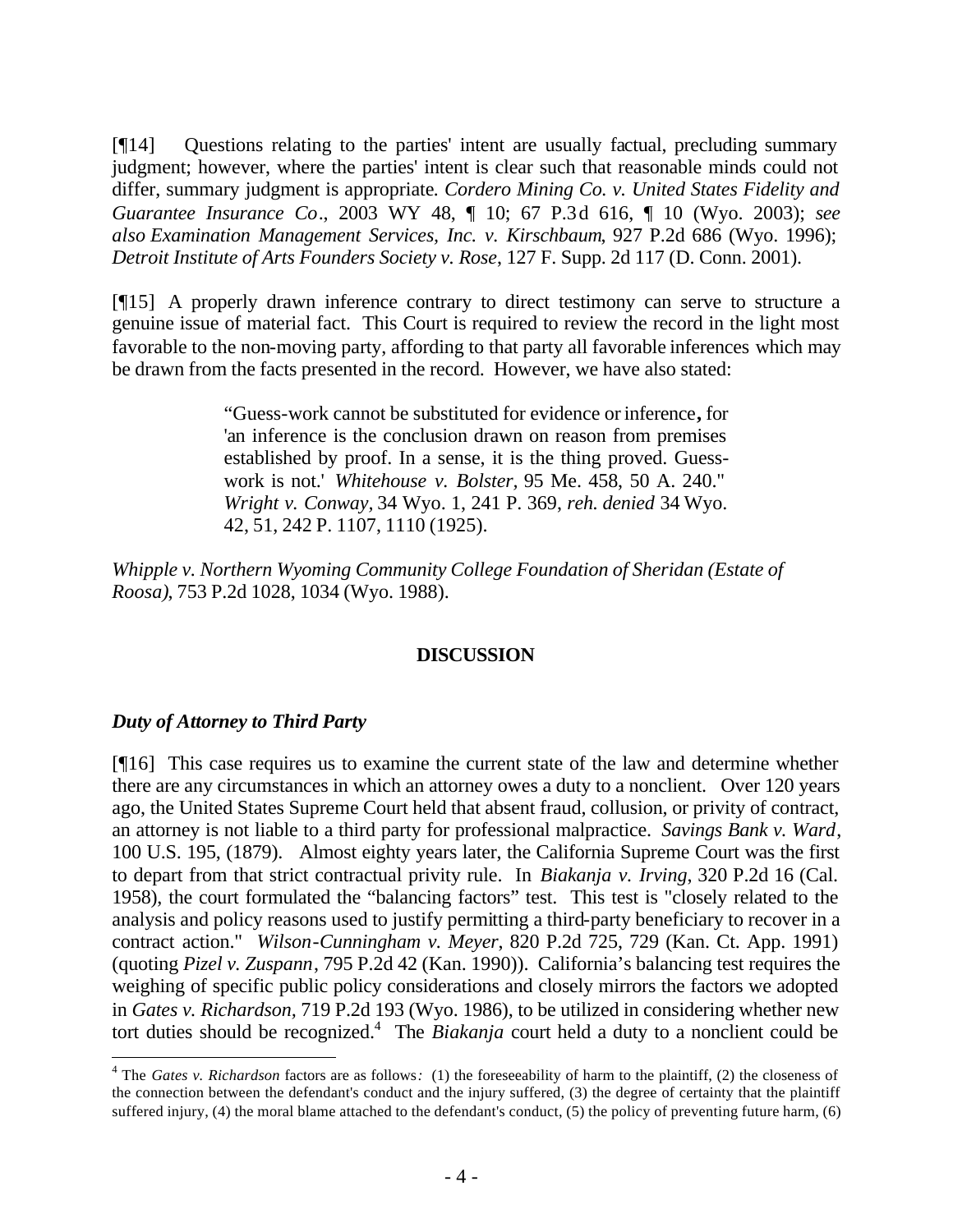found upon a balancing of the following six factors: (1) the extent to which the transaction was intended to affect the plaintiff; (2) the foreseeability of harm; (3) the degree of certainty that the plaintiff suffered injury; (4) the closeness of the connection between the defendant's conduct and the injury suffered; (5) the moral blame attached to the defendant's conduct; and (6) the policy of preventing future harm. *Biakanja*, 320 P.2d at 19.

[¶17] The California court tailored its balancing test three years later in *Lucas v. Hamm,* 364 P.2d 685 (Cal. 1961) by replacing the moral blame element with an inquiry into whether expansion of liability to the nonclient would place an undue burden on the legal profession. *Id.* at 688. The *Lucas* plaintiffs were beneficiaries under a will and brought an action against the attorney who prepared it. As a result of a drafting error, plaintiffs received a smaller share of the estate than the testator intended. The court held the lack of privity between plaintiffs and the attorney did not preclude the intended beneficiaries, who lost their testamentary rights because of an attorney's failure to properly prepare the will, from recovering as third-party beneficiaries. Since *Lucas,* courts all over the country have applied the six factors to determine whether the circumstances warrant finding an attorney owes a duty to a nonclient.

[¶18] However, the *Lucas* balancing test is not the only test utilized for determining attorney liability to nonclients. Some courts rely upon a third party beneficiary contract theory similar to that set forth in the *Restatement (Second) of Contracts* § 302 (1981). Jurisdictions adopting this approach include Illinois, Maryland, Oregon, and Pennsylvania. (*Pelham v. Griesheimer*, 417 N.E.2d 882 (Ill. App. Ct. 1981) *aff'd*, 440 N.E.2d 96 (Ill. 1982); *Goerlich v. Courtney Industries, Inc*., 581 A.2d 825 (Md. Ct. Spec. App. 1990); *Hale v. Groce*, 744 P.2d 1289 (Or. 1987); *Guy v. Liederbach*, 459 A.2d 744 (Pa. 1983)).

[¶19] Under the third party beneficiary analysis, the inquiry is whether the client's intent to benefit the nonclient was the direct purpose of the attorney-client relationship. *Flaherty v. Weinberg*, 492 A.2d 618, 625 (Md. 1985). The duty does not extend to those incidentally deriving an indirect benefit. *Id.* at 625-26. Neither does it extend to those in an adversarial relationship with the client. The third party beneficiary test requires the plaintiff to prove clearly that (1) the client intended to benefit the plaintiff by entering into a contract with the attorney, (2) the attorney breached his contract with the client by failing to perform under its terms, and (3) giving the plaintiff the right to stand "in the client's shoes" would be appropriate to give effect to the intent of the contract. *Guy*, 459 A.2d at 750-752.

[¶20] Interestingly, commentators have suggested that even in those jurisdictions that apply California's balancing approach, the predominant inquiry is generally whether a principal purpose of the attorney's retention to provide legal services was to provide a specific benefit to the plaintiff – in other words, the third party beneficiary test. R. Mallen & V. Levit, *Legal Malpractice* § 81, at 161 (2<sup>nd</sup> ed. 1981).

l

the extent of the burden upon the defendant, (7) the consequences to the community and the court system, and (8) the availability, cost and prevalence of insurance for the risk involved.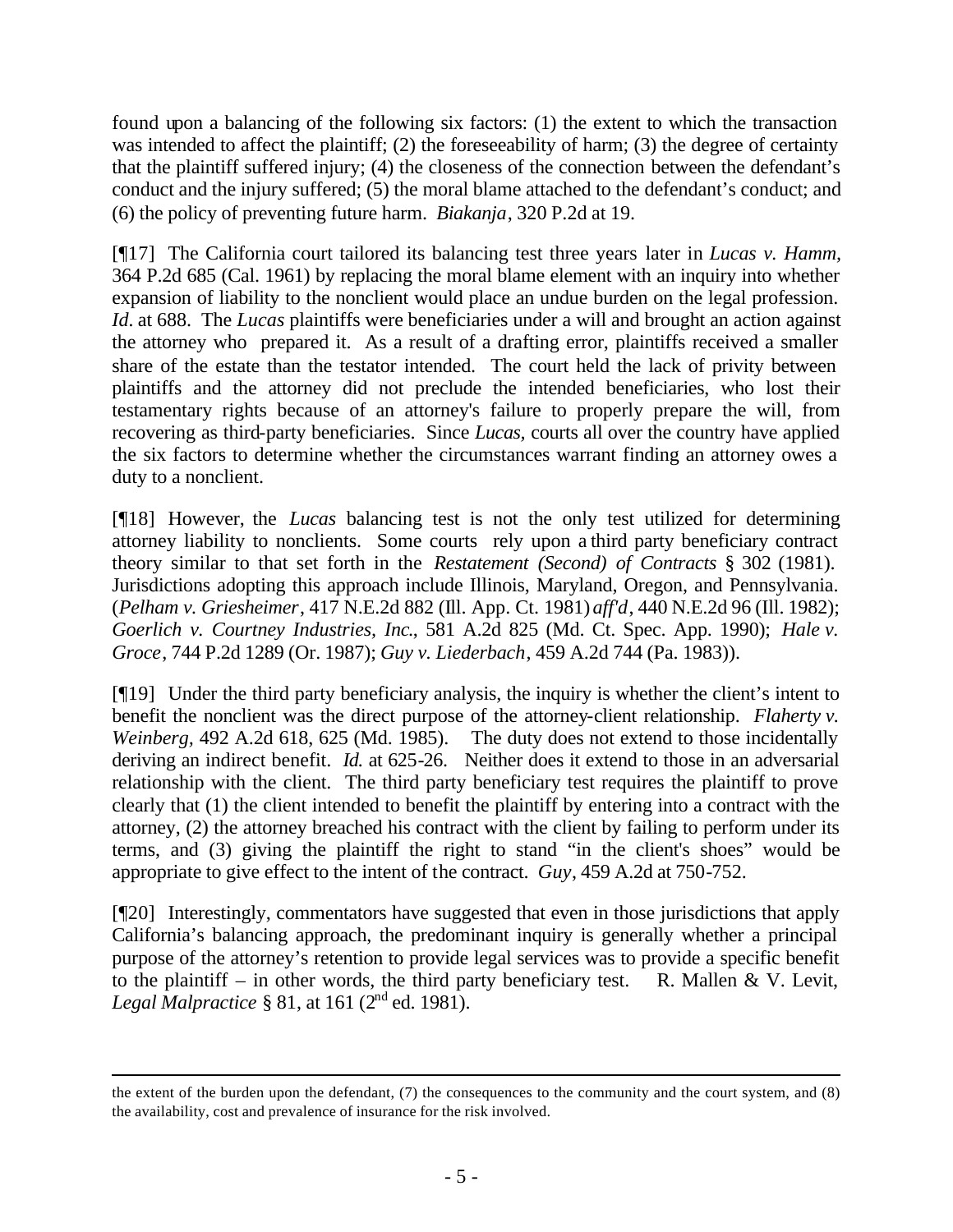[¶21] For example, an Illinois court concluded that the balancing test might be appropriate in some situations, but required the divorced client's children to prove that the attorney-client contract to obtain the divorce was entered into primarily for their benefit. *Pelham* 417 N.E.2d at 886. The Maryland court has gone even further in its adoption of the third party beneficiary test and added an additional requirement that the interests of the third party be identical to the interests of the client. *Goerlich,* 581 A.2d at 827. Arizona clarifies the third party beneficiary test and requires plaintiffs to prove negligence by the attorney toward the client, not just a deleterious effect upon the beneficiary due to the attorney's negligence. *Franko v. Mitchell*, 762 P.2d 1345 (Ariz. Ct. App. 1988).

[¶22] Only New York, Texas, Ohio and Nebraska continue to hold there is no recovery for nonclients. *See, for example, Conti v. Polizzotto*, 243 A.D.2d 672 (NY App. Div. 1997); *Barcelo v. Elliot*, 923 S.W.2d 575 (Tex. 1996); *Simon v. Zipperstein*, 512 N.E.2d 636 (Ohio 1987); and *St. Mary's Church of Schuyler v. Tomek,* 325 N.W.2d 164 (Neb. 1982). Weighing whether to adopt such a duty, the South Dakota court explained the disinclination to allow a nonclient to sue an attorney for malpractice:

> There are several reasons courts are reluctant to relax the rule of privity in attorney malpractice cases. First, the rule preserves an attorney's duty of loyalty to and effective advocacy for the client. *Simon v. Zipperstein*, 32 Ohio St. 3d 74, 512 N.E.2d 636, 638 (Ohio 1987). Second, adding responsibilities to nonclients creates the danger of conflicting duties. John H. Bauman, *A Sense of Duty: Regulation of Lawyer Responsibility to Third Parties by the Tort System,* 37 S Tex L Rev 995, 1006 (1996). Third, once the privity rule is relaxed, the number of persons a lawyer might be accountable to could be limitless. *Nat'l Savings Bank v. Ward*, 100 U.S. 195, 198, 25 L. Ed. 621, 624 (1879). Fourth, a relaxation of the strict privity rule would imperil attorney-client confidentiality. *Noble v. Bruce*, 349 Md. 730, 709 A.2d 1264, 1278 (Md.Ct.App. 1998).

*Chem-Age Industries, Inc. v. Glover*, 2002 SD 122, ¶ 31, 652 N.W.2d 756, ¶ 31 (S.D. 2002).

[¶23] Courts that have refrained from adopting a duty to a nonclient are quickly becoming part of a thinning minority and some would say are being overprotective of the legal profession. As one commentator explains:

> The modern trend in the United States is to recognize the existence of a duty beyond the confines of those in privity and the attorney/client contract. Whatever the legal theory, however, there must be a duty of care owed by the attorney to the plaintiff . . . A duty exists under two principal theories. The first approach is the multi-criteria balancing test, which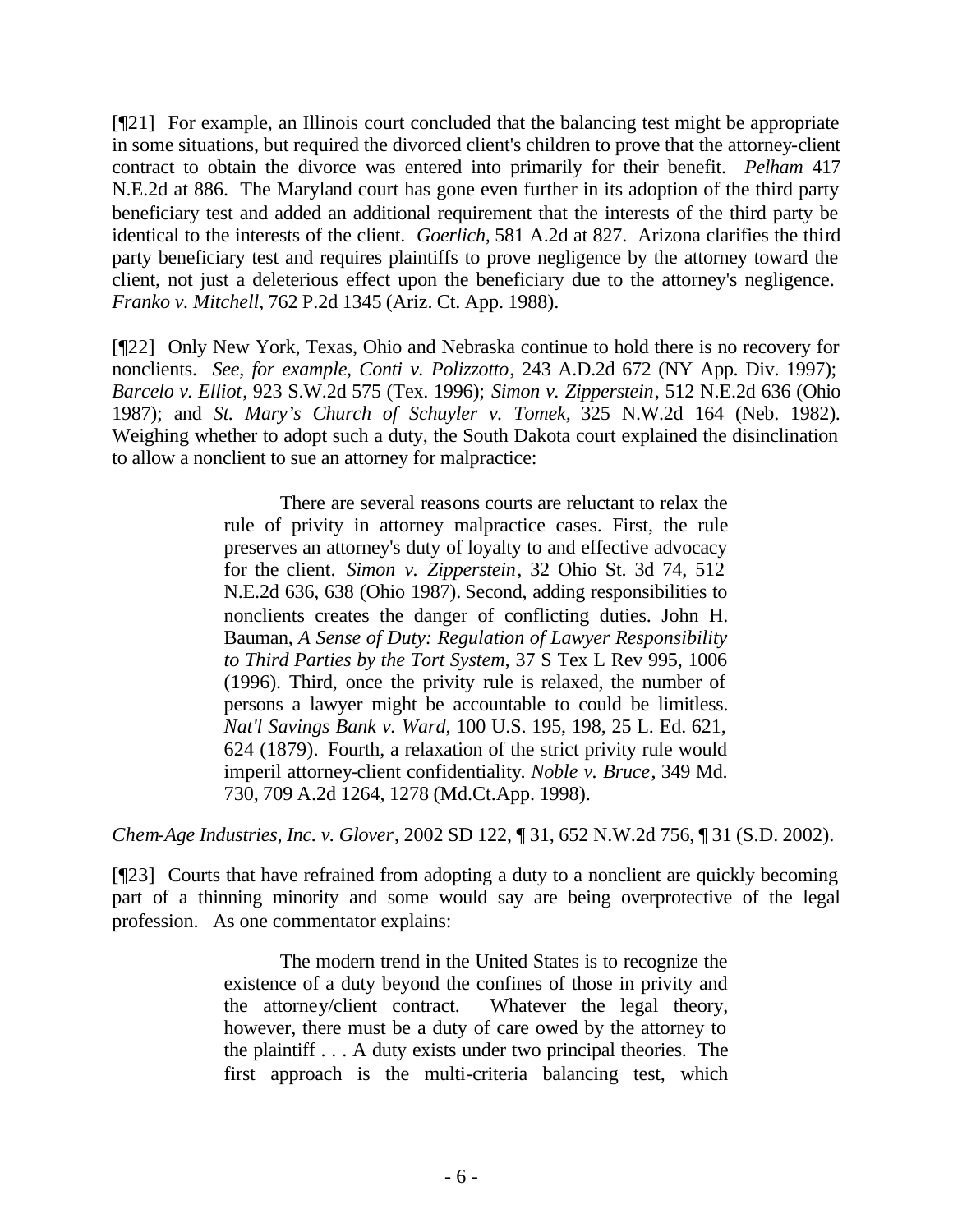originated in California. Another approach is the concept of a third-party beneficiary contract.

#### Mallen, *supra*, at 693-94.

[¶24] In Wyoming, we have not yet been presented with the precise question of whether there are any circumstances in which an attorney owes a duty to a nonclient. We have held that an attorney/client relationship is the essential element for the maintenance of a legal malpractice lawsuit. In *Bowen v. Smith*, 838 P.2d 186, 198 (Wyo. 1992) we held attorneys for a corporation and its majority shareholder who undertook litigation to recover money for the corporation did not represent the minority shareholders, who were separately represented, and owed no duty to them. Also in *Brooks v. Zebre,* 792 P.2d 196, 201 (Wyo. 1990), this Court found no duty existed to a nonclient and distinguished the facts in that case from those in cases which followed the "[California] balancing rule because the facts in those instances assume a third-party beneficiary whom the client clearly intended to favor by employing the services of the attorney." *Id.* at 201. The dispute in *Brooks* centered on the lease of a ranch that included an option to purchase. *Id.* at 198. This Court held that where the lessor's interests were adverse to the lessees', "it is fundamental" that the attorney for the latter could not have assumed a duty to the former. While we recognized that some courts have elected to impose a duty to a nonclient in limited circumstances, we held no cause of action for negligence exists against an attorney for an adversary. *Id.* Thus, *Brooks v. Zebre* was not the appropriate circumstance for this Court to adopt a duty to a nonclient.

[¶25] *Bevan v. Fix*, 2002 WY 43, ¶ 47, 42 P.3d 1013, ¶ 47 (Wyo. 2002) is this Court's most recent iteration of the question of an attorney's duty. However, the question in *Bevan* was whether an attorney owed a duty to a *former client* rather than a *nonclient*. In *Bevan,* we said that whether a legal duty exists is a question of law, and absent a duty, there is no liability. *Id.,* ¶ 47.

[¶26] While this Court has not been presented with circumstances which warranted finding attorneys owe any duty to third parties, we have recognized other professionals may owe such duties. *See Sundown, Inc., v. Pearson Real Estate Co.,* 8 P.3d 324 (Wyo. 2000); *Fowler v. Westair Enterprises, Inc.,* 906 P.2d 1053 (Wyo. 1995); *Rauh* v. *Kornkven,* 852 P.2d 328 (Wyo. 1993) (duty of real estate agents to nonclient buyers); *Century Ready-Mix Co. v. Campbell County School District,* 816 P.2d 795 (Wyo. 1991) (identifying a recognized duty of architects to nonclients). In *Erpelding v. Lisek,* 2003 WY 80, 71 P.3d 754 (Wyo. 2003), this Court utilized the duty analysis from *Gates v. Richardson* to determine whether a counselor, who was hired by an employer to evaluate an employee, owed a duty to the employee. *Erpelding,* ¶ 18, (quoting *Gates v. Richardson,* 719 P.2d 193, 196 (Wyo. 1986), quoting *Tarasoff v. Regents of University of California*, 551 P.2d 334, 342, (Cal. 1976)). While we found the counselor owed no duty to the employee under the facts of that case, we did note that, under some circumstances, such a duty could exist. *Erpelding,* ¶ 18.

[¶27] This case presents the first opportunity we have had to address the question of an attorney's duty to a third party whom, it is alleged, was intended to benefit from the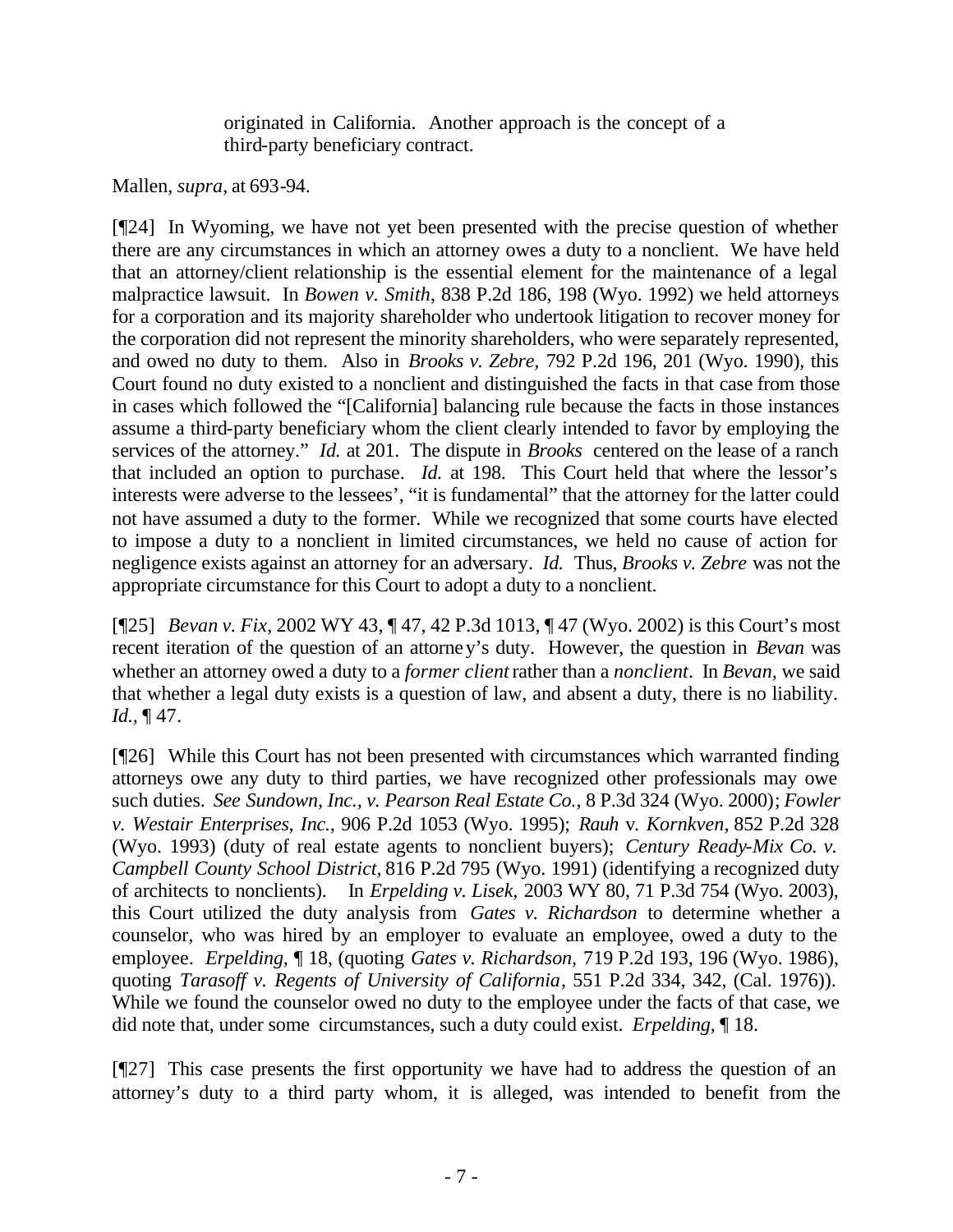attorney's retention. Given the obvious trend around the country and this Court's willingness to hold other professionals liable to nonclients in appropriate circumstances, we conclude it is time to apply the law equally to attorneys and recognize they can also be found to owe a duty to nonclients in limited circumstances. We see no reason why attorneys deserve absolute immunity when their clients intend their services to directly benefit a nonclient. "The law of professional malpractice should be uniform, unless it can reasonably be shown that one profession is more deserving of protection than another for valid policy or social reasons." Steven K. Ward, *Developments in Legal Malpractice Liability,* 31 S. Tex. L. Rev. 121, 142-43 (1990).

[¶28] We find the California balancing test adopted in *Lucas v. Hamm* an appropriate approach to take with regard to this issue. As noted above, that test is similar to the test we adopted in *Gates v. Richardson,* albeit more narrowly tailored to fit its objective of determining an attorney's duty to a nonclient. The public policy considerations of the balancing test appropriately require attorneys to exercise their position of trust and superior knowledge responsibly so as not to adversely affect persons whose rights and interests are certain and foreseeable. *Heyer,* 70 Cal.2d at 228-229.

[¶29] This Court elects to further tailor the *Lucas* test by emphasizing the first factor, the extent to which the transaction was intended to *directly benefit* the plaintiff. Thus, the threshold inquiry must be whether the plaintiff is an intended beneficiary of the transaction; if not, no further inquiry need be made. *Strait v. Kennedy*, 13 P.3d 671 (Wash. Ct. App. 2000). We align with the Washington court, which stated:

> Put another way, if the plaintiff was not an intended beneficiary of the transaction, the plaintiff lacks standing to sue the attorney for legal malpractice. *Leipham v. Adams*, 77 Wn. App. 827, 832, 894 P.2d 576 (1995) (citing *Trask*, 123 Wn.2d at 842-43). An "intended beneficiary" of the transaction under *Trask* means just that--the transaction must have been intended to benefit the plaintiff; it is not enough that the plaintiff may be an incidental beneficiary of the transaction. See *Trask*, 123 Wn.2d at 845.

## *Id.* at 674.

[¶30] Whether a limited duty to a nonclient exists must be assessed on a case-by-case basis utilizing the following factors: (1) the extent to which the transaction was intended to directly benefit the plaintiff; (2) the foreseeability of harm; (3) the degree of certainty that the plaintiff suffered injury; (4) the closeness of the connection between the defendant's conduct and the injury suffered; (5) whether expansion of liability to the nonclient would place an undue burden on the legal profession; and (6) the policy of preventing future harm.

[¶31] While the answer to the threshold question of intent does not totally resolve the issue, no further inquiry need be made unless such intent exists. *Trask v. Butler*, 872 P.2d 1080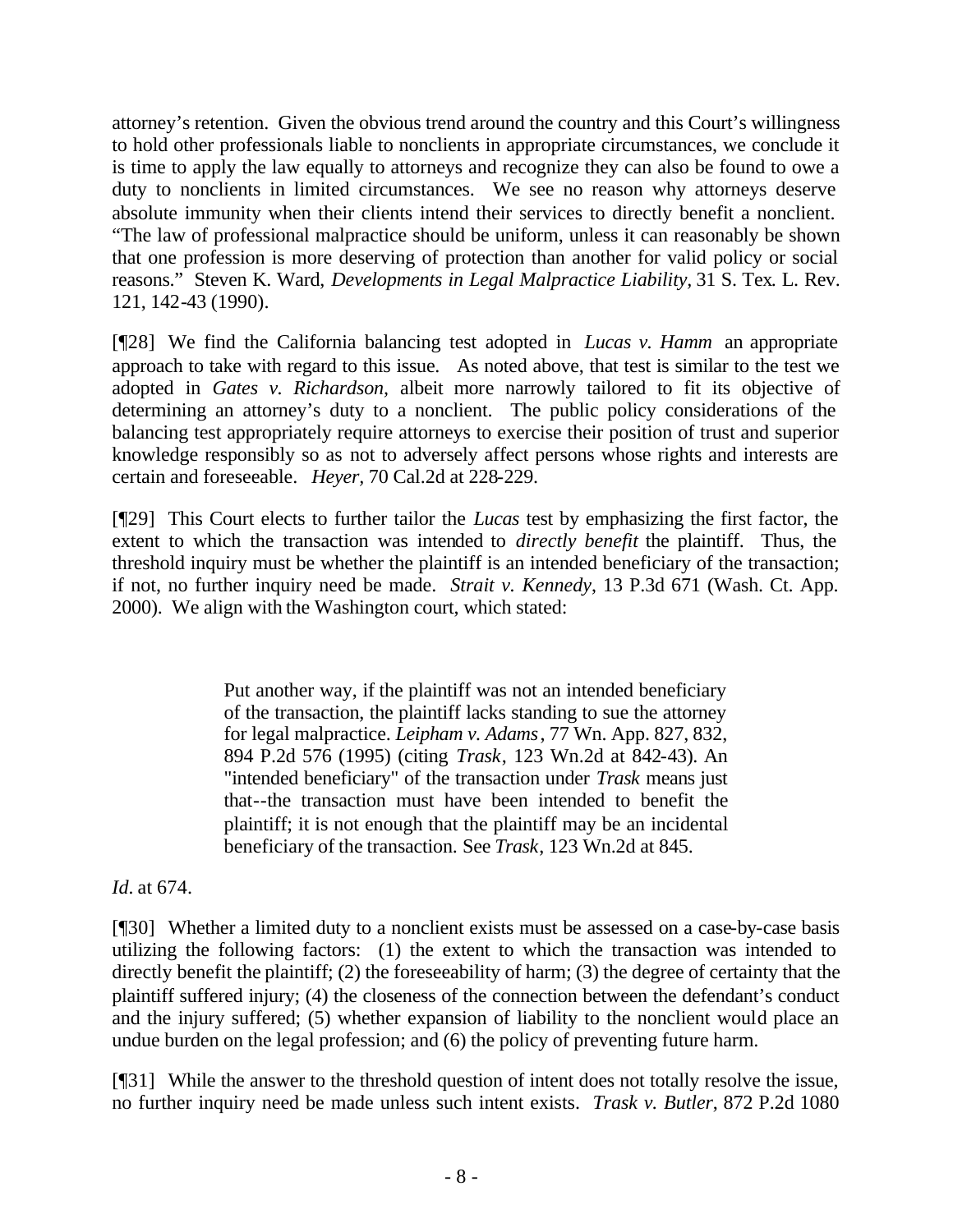(Wash. 1994). If the intent to benefit a third party is found, the multi-factor balancing test then requires specific public policy considerations *before* finding a duty to a third party. *Id.*  at 1089 (quoting 1 R. Mallen & J. Smith, *Legal Malpractice*, § 7.9 (3d ed. 1989)). The policy considerations against finding a duty to a nonclient are the strongest where doing so would detract from the attorney's ethical obligations to the client. Mallen, *supra,* at 709. This occurs if a duty to a third person creates a material risk of divided loyalties because of a conflicting interest or of a breach of a confidence. The potential for a conflict of interest is encompassed in the fifth policy consideration, whether expansion of liability to the nonclient would place an undue burden on the legal profession. A Massachusetts court stated:

> While an attorney may be found to owe a duty to a nonclient whom the attorney knows will rely on the services rendered to his or her client, *Robertson v. Gaston Snow & Ely Bartlett*, 404 Mass. 515, 524, 536 N.E.2d 344, cert. denied, 493 U.S. 894, 107 L. Ed. 2d 192, 110 S. Ct. 242 (1989), we "will not impose a duty of reasonable care on an attorney [to a nonclient] if such an independent duty would potentially conflict with the duty the attorney owes to his or her client." *Lamare v. Basbanes*, 418 Mass. 274, 276, 636 N.E.2d 218 (1994).

*Bratcher v. Moriarty, Donoghue & Leja, P.C.,* 763 N.E.2d 556, 560 (Mass. App. Ct. 2002).

[¶32] Like Massachusetts, this Court will not impose a duty on an attorney to a nonclient if such an independent duty would potentially conflict with the duty the attorney owes to his or her client. An attorney owes no actionable duty to an adverse party emanating from the zealous representation of his own client. *Brooks* 792 P.2d at 201. Such duty of care to a person whose relationship is adverse to the client is inappropriate. Mallen, *supra,* at 711.

[¶33] We now turn to the facts of this case. The primary question is whether Mr. Drwenski specifically intended to benefit Ms. Connely when he retained Mr. McColloch to obtain his divorce. After a careful review of the record which contains the fruits of a complete discovery process, we can find no evidence that Mr. Drwenski intended to benefit anyone other than himself when he retained Mr. McColloch to obtain his divorce. Rather, the record only establishes that Mr. Drwenski filed for divorce and wanted his marriage to Mrs. Drwenski dissolved, for whatever reason. We believe it is pivotal that Ms. Connely was not even a beneficiary of the estate at the time Mr. Drwenski initiated the divorce proceedings. We are also persuaded that had he wanted a quick divorce to avoid his wife's inheritance rights under the statute, thereby leaving more for Ms. Connely, he would not have refused to settle the divorce in September 1999.

[¶34] While we recognize that a divorce client's children will be affected by the divorce, that fact alone is not sufficient to support a finding that the attorney hired to obtain the divorce owes a duty to the children of the client. For a duty to exist, the transaction must have been intended to benefit the plaintiff; it is not enough that the plaintiff may be an "incidental beneficiary" of the transaction. *Strait,* 13 P.3d at 674. Other jurisdictions that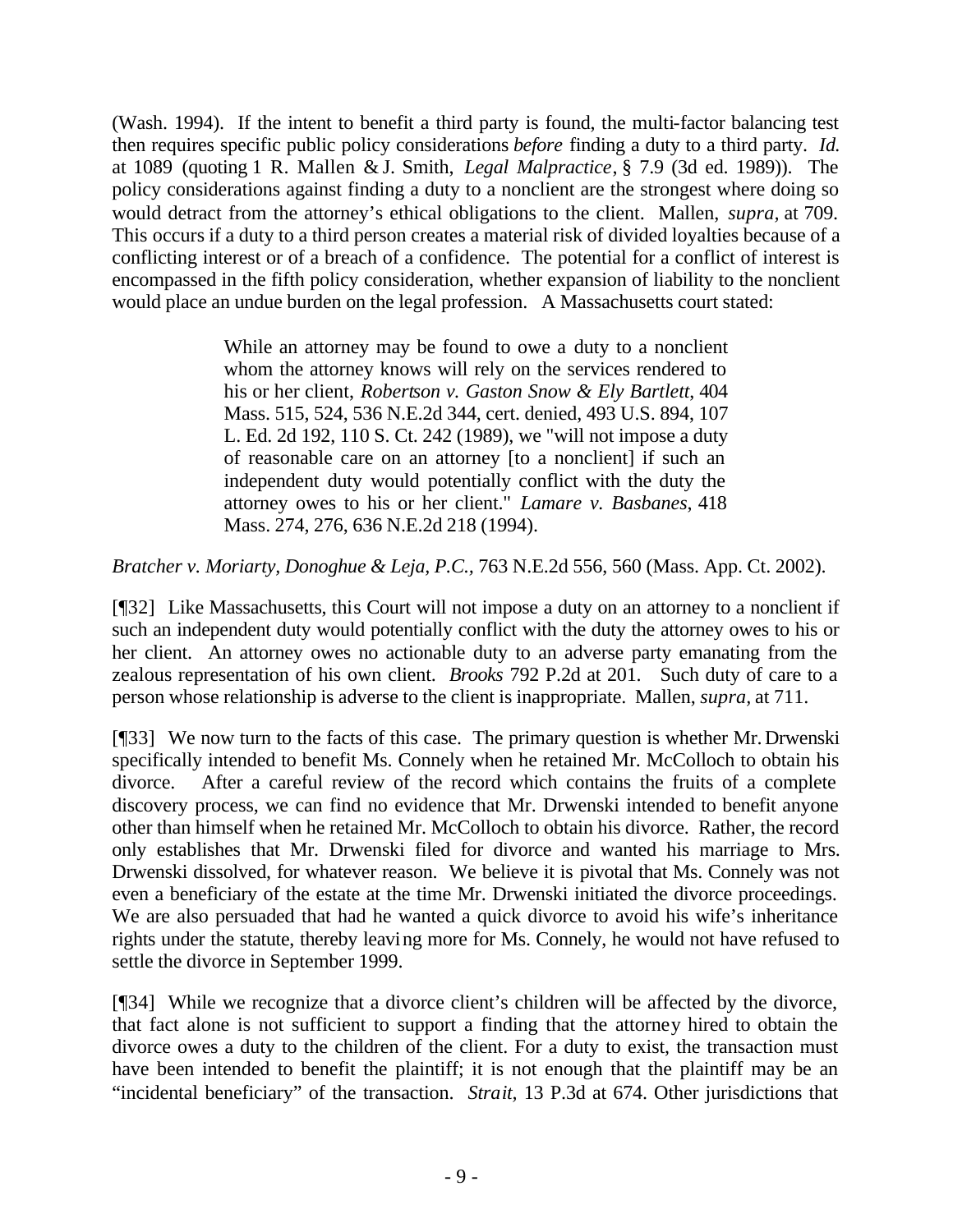have considered whether an attorney representing one party in a divorce owes any duty to the client's children have held that the attorney does not owe such a duty. In *Strait,* the decedent hired an attorney to represent her in her divorce. *Id.* at 672. However, her divorce was delayed over two years and not finalized before she died unexpectedly in an automobile accident. Since she was still married at the time of her death, her husband was entitled to his intestate share of the decedent's estate, thereby reducing the daughters' portions of the estate. The court applied the modified balancing factors test and concluded the daughters were not the intended beneficiaries of the divorce. The Washington court, in reaching its decision, quoted another jurisdiction which considered the same question. The court said:

> In *Wilson-Cunningham*, the Kansas Court of Appeals considered a claim very similar to the one at bar. There, attorney Meyer represented Charles Wilson in a dissolution action. A hearing was held and the parties testified that although they had nearly reached a property settlement agreement, they had not yet agreed on the division of certain items. The parties also testified that they thought they could resolve their remaining issues but if they could not they would present the issues to the trial court for resolution. The court granted the dissolution, approved the parties stipulations as to property division, maintenance, child custody and support, and provided that if the parties could not reach agreement as to the remaining issues the court would order a division at a later date. A few weeks later, the parties agreed on the final disposition and both the parties signed the final decree. The decree was ready to be filed on November 23, 1987. At 12:16 a.m. on December 4, 1987, Charles Wilson died intestate. The decree was filed at 9 a.m. on December 4, 1987. The divorce decree was ineffective to terminate the marriage because the decree was filed after Mr. Wilson's death.

> Charles' children from a former marriage sued Meyer claiming that they received a smaller share of their father's estate because, due to the untimely filing of the divorce decree, his wife received a spousal share of his estate by intestate succession. The children alleged tort and contract claims against Meyer, claiming that he owed them a duty as intended beneficiaries of the representation and, alternatively, as thirdparty beneficiaries on the contract between Charles and Meyer.

> The Kansas Court of Appeals rejected the argument that the children were intended beneficiaries of the attorney-client relationship. The court applied the multifactor analysis utilized by the California and Kansas courts (in which the first factor is the extent to which the transaction was intended to affect the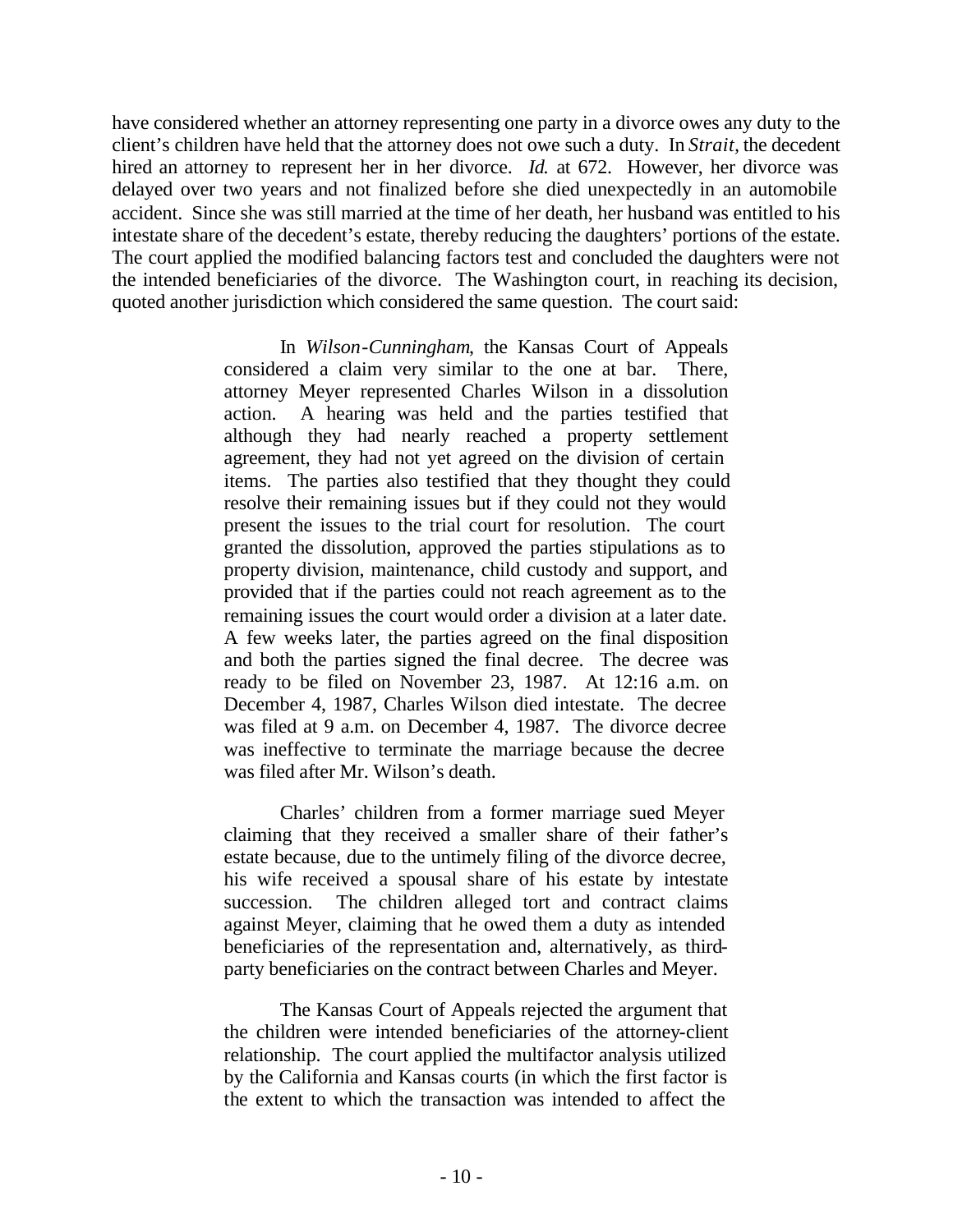plaintiff) and concluded that the purpose of the dissolution "was not to represent whatever future interests the plaintiffs might have had in Charles' estate." Rather, the court found that the purpose of a dissolution is to 'sever a marital relationship, determine the respective rights to marital property, and provide for spousal maintenance and the support and custody of any minor children of the marriage." The court found no indication in the record that Charles intended to use his divorce as an estate planning device . . . At most, Charles' children were only incidental beneficiaries of the contract, and "an incidental beneficiary cannot enforce the contract for his or her benefit.'"

#### *Id.* at 674-675 (citations omitted).

[¶35] Likewise, the Washington court in *Strait* found no indication in the record that the decedent intended her marital dissolution action to serve as an estate-planning device. Ms. Connely contends the *Strait* case is distinguishable from the present case because Mr. Drwenski intended to benefit Ms. Connely. However, she presented no evidence of that fact. The only evidence Ms. Connely produced regarding Mr. Drwenski's intent is language from his will that he would leave Mrs. Drwenski "nothing" in the event they were divorced at the time of his death. For two fundamental reasons, that fact fails to prove anything with regard to his intent to benefit Ms. Connely when he retained his divorce attorney. First, Ms. Connely was not a beneficiary of his will at the time he retained Mr. McColloch. Second, unmistakably, Mr. Drwenski realized his death was a possibility before the divorce was final. His will specifically addressed that eventuality by leaving Mrs. Drwenski "one-fourth of the property which will be subject to disposition under this will." That fact does not represent evidence of his intent to benefit Ms. Connely through his divorce. On the contrary, it simply demonstrates he was aware of the ramifications of not obtaining the divorce before his death.

[¶36] Ms. Connely claims that Mr. Drwenski's intent to finalize the divorce quickly, and thereby leave her a larger inheritance, can be inferred from the fact that he was ill when he filed for divorce. And yet, it is undisputed that Mr. Drwenski had the opportunity to settle the divorce and make it final three months before his death, yet he chose not to do so. Under these circumstances, we hold a jury could not reasonably infer Ms. Connely was the intended beneficiary of the divorce. While questions relating to the parties' intent are usually factual, precluding summary judgment, where the parties' intent is clear such that reasonable minds could not differ, summary judgment is appropriate*. Cordero Mining Co.,* ¶ 10; *see also,**Examination Management Services, Inc., ¶ 10*; *Detroit Institute of Arts Founders Society*, 127 F. Supp. 2d at 124.

[¶37] We separate the formal and pretended from the genuine and substantial so only the latter may be considered in eliminating the burden of a formal trial if only questions of law are left to decide; there must be no issue of material fact to decide. *Ahrenholtz v. Laramie Economic Development Corp.*, 2003 WY 149, ¶ 16, 79 P.3d 511, ¶ 16.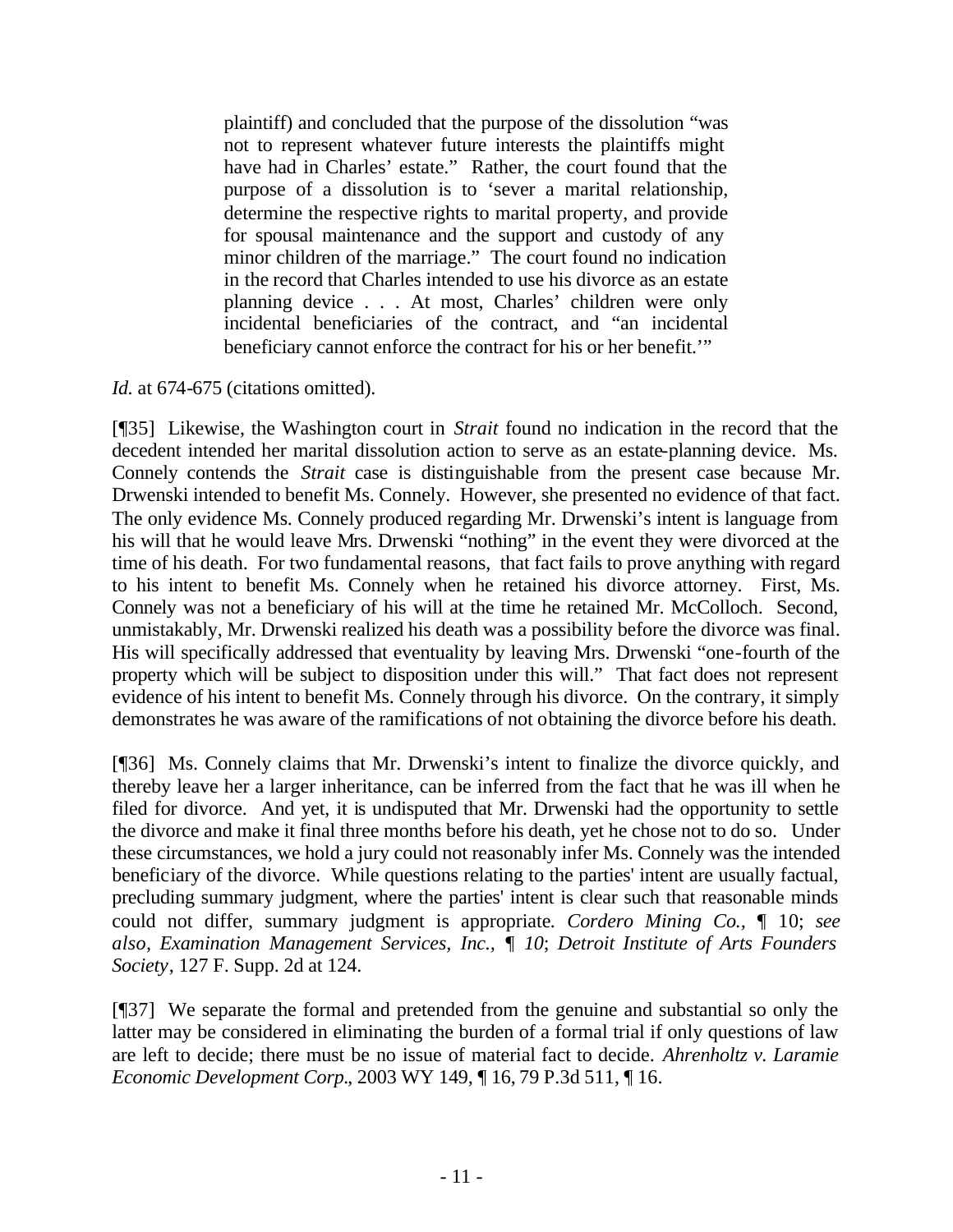Guesswork cannot be substituted for evidence or inference; and an inference cannot be based upon a mere possibility or probability; it can only be based upon a fact proved, or something known to be true. In more recent times we have had occasion to say no inference can be based on mere surmise, guess, speculation or probability. *Tower v. Horn, Wyo.*, 400 P.2d 146, 147. Also, conjecture, speculation as to happenings, or the suggestion of a possibility cannot be made to take the place of evidence. *Edwards v. Harris, Wyo.*, 397 P.2d 87, 91; *Caillier v. City of Newcastle, Wyo*., 423 P.2d 653, 656.

*O'Brien v. Hunt*, 464 P.2d 306 (Wyo. 1970).

[¶38] Ms. Connely's position requires the threading together of weak inferences amounting to guesswork. No evidence exists in the record for this Court to alter the district court's holding that the attorney owed no duty to Ms. Connely under the circumstances of this case. Because the threshold question of our new balancing test is not met, we need not discuss the remaining factors.

[¶39] We affirm the district court's grant of Mr. McColloch's motion for summary judgment against Ms. Connely, but do so on the merits of our new test. This Court will affirm the district court's action on appeal if it is sustainable on any legal ground appearing in the record even if the legal ground or theory articulated by the district court is incorrect. *Heilig v. Wyoming Game and Fish Commission,* 2003 WY 27, ¶ 8; 64 P.3d 734, ¶ 8 (Wyo. 2003).

## *Did the Estate have a Cause of Action Under the Survival Statute?*

[¶40] The appellant's second issue is whether Ms. Connely, as personal representative of the estate, could pursue the attorney malpractice case under the Wyoming survival statute on behalf of the estate. The district court held, "The Estate was not damaged. The alleged failure to obtain the divorce did not reduce the estate assets." We agree with the district court on this issue for two reasons: (1) because no claim could have existed on behalf of the estate while Mr. Drwenski was still alive, and, therefore, none survived, and (2) because the estate suffered no damages.

[¶41] Wyoming's survival statute clearly states:

In addition to the causes of action which survive at common law, causes of action for mesne profits, injuries to the person, an injury to real or personal estate, or any deceit or fraud also survive. An action may be brought notwithstanding the death of the person entitled or liable to the same, but in actions